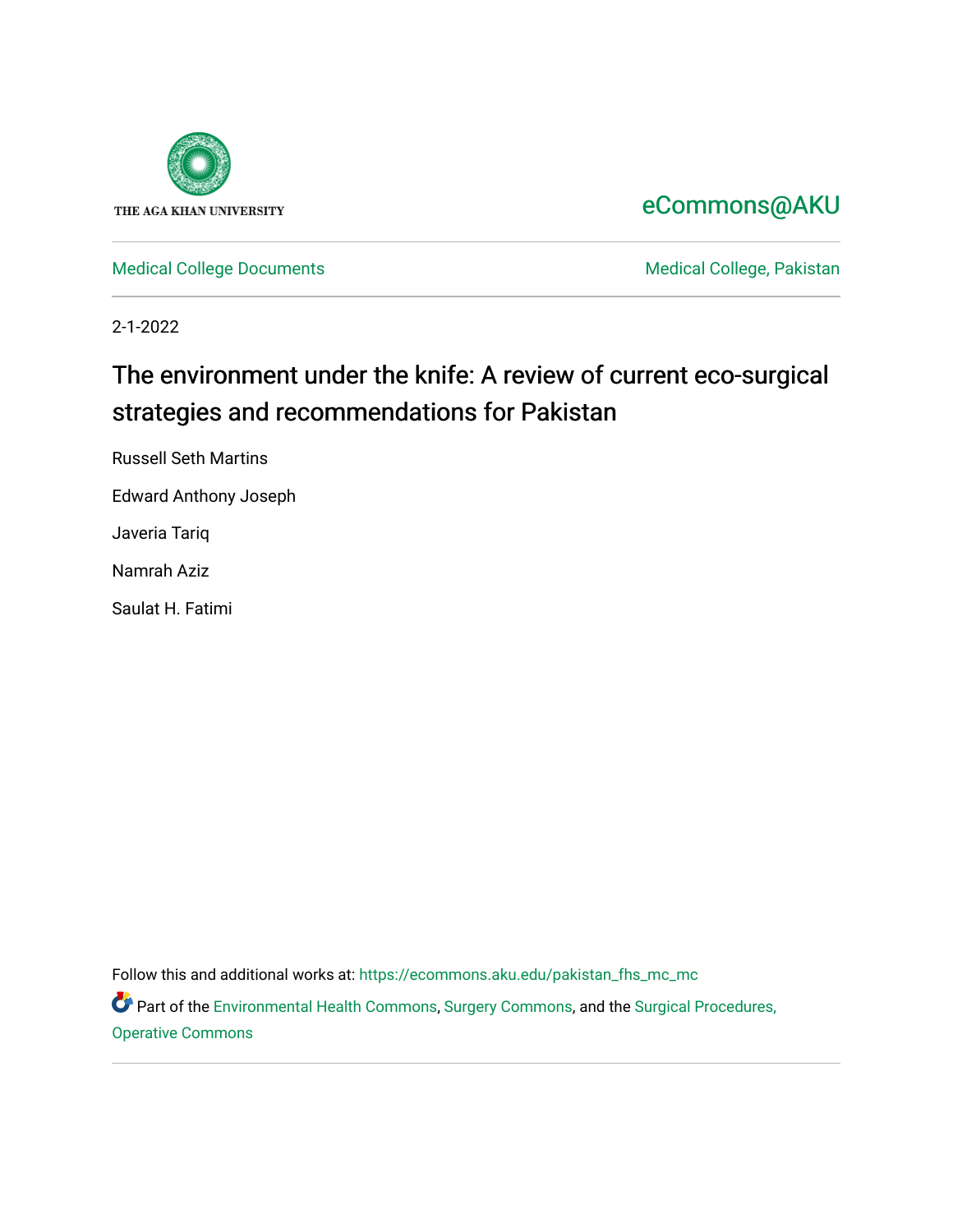### STUDENTS' CORNER NARRATIVE REVIEW

### **The environment under the knife: A review of current Eco-surgical strategies and recommendations for Pakistan**

Russell Seth Martins,<sup>1</sup> Edward Anthony Joseph,<sup>2</sup> Javeria Tariq,<sup>3</sup> Namrah Aziz,<sup>4</sup> Saulat H. Fatimi<sup>5</sup>

### **Abstract**

The healthcare sector at its core is based on the fundamentals belief to do no harm and bring about betterment in the lives of the people. Paradoxically, hospitals are one of the leading contributors to pollution, greenhouse gas (GHG) emissions and toxic waste material worldwide. Surgical care delivery is quite resource intensive, consuming significant amount of energy and equipment as well as producing large quantities of waste. With climate change being a global priority, it is crucial that hospitals re-evaluate the environmental impact of such practices. The current review was planned to identify areas of improvement in surgical care in terms of sustainability, as well as describe efficient and innovative strategies for hospitals in Pakistan to lessen their impact on the environment. The implementation of the 5 R's strategy for surgical care (Reduce, Reuse, Recycle, Rethink and Research) as well as general measures to improve energy efficiency, waste management and inter-sectoral collaboration will provide significant benefits to the environment and advance efforts to creating a more sustainable future for surgical healthcare in Pakistan.

**Keywords:** General Surgery, Environmental Monitoring, Environmental health, Surgery Department, Hospital, Healthcare Delivery.

#### **DOI: https://doi.org/10.47391/JPMA.AKU-23**

#### **Introduction**

Healthcare institutions are amongst the leading contributors of waste products, even in a country as developed as the United States of America (USA) where they produce more than 4 billion pounds of waste each year.1 Unsurprisingly, operating theatres and delivery rooms account for more than two-thirds of waste produced by hospitals, most of which is disposed through incineration or in landfills.1 As safe-keepers of the health

1Year 5 MBBS Student, 2Year 4 MBBS Student, 3,4Year 3 MBBS Student, Aga Khan University, Karachi, 5Department of Cardiothoracic Surgery, Aga Khan University Hospital, Karachi, Pakistan.

**Correspondence:** Russell Seth Martins. Email: russell.martins@scholar.aku.edu

of humanity and responsible citizens of the world, it is the unquestionable responsibility of healthcare practitioners to commit towards reducing the disastrous environmental impact of the healthcare industry.

The term eco-surgery refers to the embodiment of an ecological approach to surgical healthcare,<sup>2</sup> which includes reducing energy consumption, using resources and raw materials judiciously, and decreasing environmental pollution.<sup>1</sup> The growing importance of eco-surgery is evident worldwide in the emergency of several global initiative to fulfill this purpose, such as the Green Guide for Healthcare3 and Leadership in Energy and Environmental Design for Healthcare.3 However, although institutions in developed countries such as USA have begun to take steps towards developing greener surgical practices,<sup>1</sup> developing countries like Pakistan have much ground to cover. Achieving environmentally sustainable surgical care on a global level requires urgent and focused commitment from countries across the world, including lower-middle-income countries (LMICs) like Pakistan. The added incentive to LMICs for achieving greener surgical practices is that this invariably comes with significant cost-savings.<sup>1</sup> Thus, aim of this review was to summarise current eco-surgical practices worldwide, with special focus on the role of hospitals in eco-surgery, and suggest initial recommendations to achieve an environmentally friendly surgical healthcare system in Pakistan.

**Strategies to Negate Environmental Hazards:** Several structural, behavioural, and procedural measures can reduce the deleterious effects of surgical procedures on the environment, and are discussed below with regards to the 5 R's strategy: Reduce, Reuse, Recycle, Rethink and Research4,5 as summarized in Table-1.

**Reduce:** Every surgical procedure generates substantial amounts of waste, including surgical gowns, paper, masks, rubber gloves, and sutures, and judicious usage can lead to significantly significant reductions in waste. A "lean and green" surgical project in America resulted in 5.06 pounds lesser waste per operative case, $6$  while a Hospital in the UK saved an incredible 19,000 kg of plastic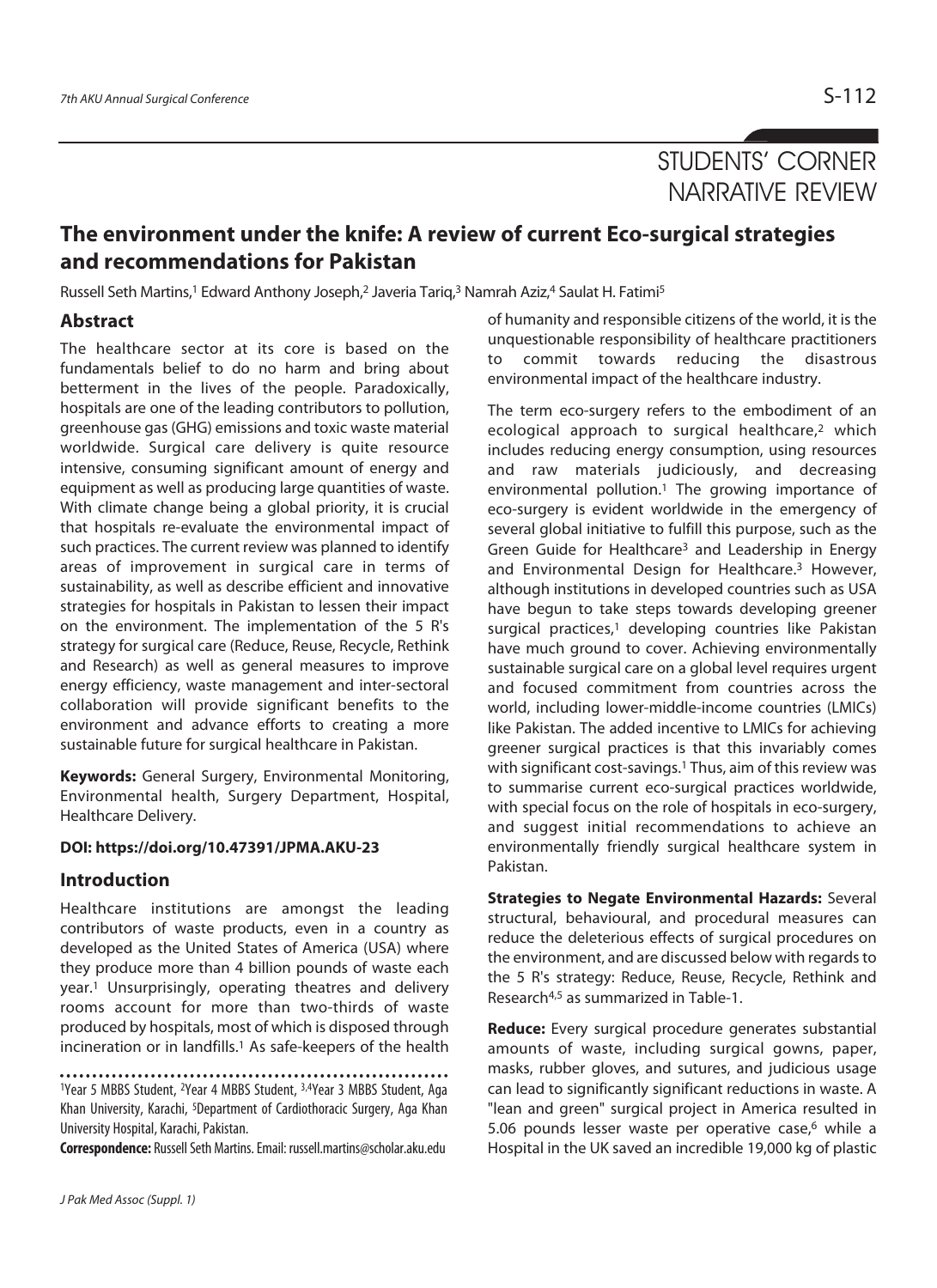**Table-1:** General Strategies to Combat Environmental Impact.

|          |                                                                                                              | sanıtızers      |
|----------|--------------------------------------------------------------------------------------------------------------|-----------------|
| Reduce   | "Lean and green" surgical projects like in America <sup>5</sup><br>$\bullet$                                 | scrubbing       |
|          | Reducing consumption of plastic gloves                                                                       | water c         |
|          | Reformulation of surgical kits <sup>1</sup><br>٠                                                             | recomme         |
|          | Preventing over-supply of items <sup>1</sup><br>$\bullet$                                                    |                 |
|          | Purchasing supplies from vendors who provide eco-friendly items <sup>4</sup>                                 | used for        |
|          | Following international guidelines for PPE specific to each surgery                                          | hands are       |
|          | Reducing energy consumption by switching off surgical devices when not in use <sup>1</sup>                   | devices c       |
|          | Implementing energy efficient heating, lighting, air-conditioning <sup>4</sup>                               | amounts         |
|          | Gradual shift to renewable energy sources <sup>3</sup>                                                       | scrubbin        |
|          | Promoting use of alcohol-based sanitizers instead of scrubbing when unnecessary <sup>6</sup><br>$\bullet$    | considere       |
|          | Pedal devices operated by foot for scrubbing <sup>3,7</sup>                                                  | waste. $10$ [   |
|          | Scrubbing without using a brush reduces plastic waste <sup>9</sup>                                           | regarding       |
| Reuse    | Re-usage of surgical equipment by autoclaving <sup>4</sup>                                                   | to preve        |
|          | Reusable sharp containers <sup>4</sup>                                                                       |                 |
|          | Using reusable items instead of disposable items like drapes or gowns <sup>6</sup>                           | decreased       |
| Recycle  | Appropriate waste collection, transport, handling, segregation, and disposal <sup>3,12</sup>                 | liters/year     |
| Rethink  | Opting for one-stage surgical procedures which in the past have been done in two stages <sup>6</sup>         | <b>Reuse: R</b> |
|          | Alternative techniques for anaesthesia, instead of anaesthetic gases <sup>12</sup><br>$\bullet$              |                 |
|          | Use of broad-spectrum prophylactic antibiotics must be rethought <sup>6</sup><br>$\bullet$                   | re-proces       |
|          | Tele-consultation services to save travel and associated pollution from vehicles <sup>1,3</sup><br>$\bullet$ | area of u       |
|          | Medical documentation can be computerized for paperless records <sup>3</sup><br>٠                            | standardi       |
| Research | Evidence-based eco-surgical strategies and interventions <sup>1</sup><br>$\bullet$                           | disinfectii     |
|          | Formation of interdisciplinary groups for regular audits                                                     | health risl     |
|          | Educational and awareness programmes                                                                         | has been        |
|          |                                                                                                              | reduces v       |
|          |                                                                                                              |                 |

in less than year by simply reducing consumption of plastic gloves. Manufacturers can be urged to reformulate surgical kits, such as for surgical equipment or protective gear, by removing unnecessary items and minimizing plastic usage.4 Over-supply of items can be prevented by implementing regular audits evaluating demand and usage.4 Moreover, orders should be placed only when items are needed in bulk, to reduce packaging, travel costs, and carbon emissions from transportation.7 Importantly, hospitals should prefer purchasing supplies from vendors who provide eco-friendly items and operate eco-friendly businesses.<sup>1</sup> With regards to use of personal protective equipment (PPE), international guidelines should be followed specific to each procedure, rather than using all possible PPE for each surgery.

Reducing energy consumption is simple and beneficial. The simple measures of switching off ventilators and surgical equipment/devices when not in use, and ensuring appropriate regulation of temperature, resulted in a 2,000,000 kg annual decrease in carbon emissions across six hospitals in the UK.4 In addition, implementing energy efficient heating, lighting, air-conditioning, sterilization, waste disposal, and infrastructural design can drastically reduce energy costs.1 Moreover, a gradual shift to renewable energy sources, such as solar energy, would go a long way in achieving eco-friendly surgical practice in the future.7

Likewise, promoting use of alcohol-based instead of hand washing or g when unnecessary, can help reduce onsumption.<sup>2,4,5</sup> NICE guidelines nd that alcohol-based hand rubs be disinfection post-surgery if one's only slightly dirty.8 Moreover, pedal perated by foot save considerable of water (only 6.7L per scrub),<sup>2,7,9</sup> and q without using a brush is also d safe and reduces plastic and paper Education to surgeons and OR staff appropriate eco-friendly measures nt surgical site infections have d water consumption by 2.7 million r at a hospital in the US.<sup>11</sup>

**Reuse:** Re-usage of surgical equipment and sing of single use devices is still an atmost caution, due to the lack of zed quality of autoclaving and other ng methods. However, no increased k from the use of reprocessed devices reported so far, $1,12$  and reprocessing waste significantly but in addition to

cutting costs.1

There are several items that can be safely reused, such as sharp bins, suture-packaging, and packaging and wrapping, all of which can help reduce waste significantly.7 Reusable sharp containers reduce waste by approximately 34,000 pounds in a 1000-bed hospital.1 Two hospitals in the US reduced waste by 23,000 kg/year by shifting to washable scrubs and reusable surgical gowns.1,5 There is no benefit of using disposable items like drapes or gowns where reusable ones are available, as this can help tons of plastic.2

**Recycle:** A quarter of waste from surgeries and ORs can be recycled.<sup>5</sup> Often, hazardous/infectious and nonhazardous waste is not segregated, resulting in mass incineration and increased in emission of greenhouse gases.4,7 Raising awareness and training staff for appropriate waste collection, transport, handling, segregation, and disposal is important to allow efficient recycling.7,13 As per guidelines, health waste is segregated into 5 categories to allow for separate disposal and treatment: infectious (blood, vomitus, body fluids etc.), sharps (injections, needles etc.), radioactive, pharmaceutical and general non-hazardous waste (paper, gowns etc.).1 However, general non-hazardous waste frequently ends up in the bag for infectious waste only, mostly due to a lack of awareness, leading to increased treatment costs and decreased recycling.1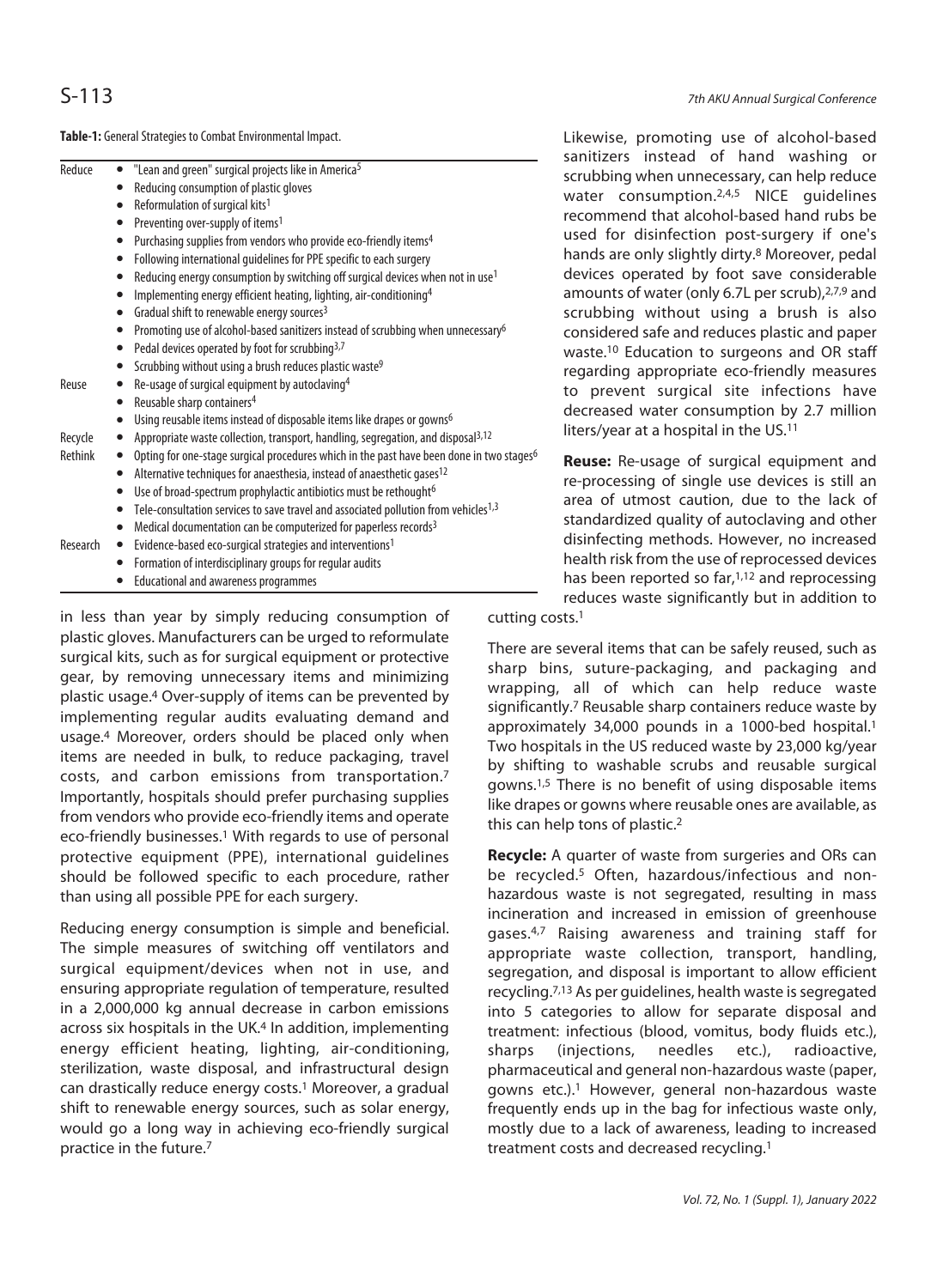**Rethink:** Re-framing surgical healthcare delivery can prove to be beneficial for the environment. Future surgeons should be trained and encouraged to opt for one-stage surgical procedures which in the past have been done in two stages. This is more eco-friendly, as it allows shorter hospital stay, reduced expenditures, lesser operating time, decreased drug usage, and lesser utilization of PPE.2 Similarly, implementation of alternative techniques for anaesthesia, instead of anaesthetic gases, can decrease their ecological impact.13 Use of broad-spectrum prophylactic antibiotics must be rethought,2 with their clinical benefit weighed against the harm they pose to the environment in terms of increasing antimicrobial resistance.

Lastly, at times, unprecedented events like the COVID-19 pandemic open the door to several hitherto underutilized options. Surgical tele-consultation services help save travel and associated pollution from vehicles.4,7 Moreover, it is high time that medical documentation be computerized for paperless records.7

**Research:** Research is the foundation for evidence-based eco-surgical strategies and interventions.4 Particularly important is the evaluation of the safety, environmental impact, and cost-effectiveness of measures pertaining to recycling, reusage, and waste reduction.2,13,14 Formation of interdisciplinary groups for regular audits and evaluation of eco-surgical interventions, along with a focus on educational and awareness programmes, are essential in achieving eco-friendly surgical healthcare.

**Development of Environmentally Protective Surgical Techniques:** In evaluating the environmental impact of surgery, studies have compared the cost effectiveness and carbon footprint of surgical procedures across many sub-specialties. Cataract surgery is the most frequently conducted surgical procedure globally and has a variety of techniques: phacoemulsification, manual smallincision cataract surgery (MSICS), and femtosecond laserassisted cataract surgery (FLACS).15 There is great variability in global waste production in cataract surgery, with phacoemulsification producing between 0.19-4.27 kg of solid waste and 41-130 kg carbon dioxide equivalents (COe) per case, while MSICS produces between 0.18-2.29 kg of solid waste and 40-119 kg COe per case.16 MSICS has also proven more cost-effective than phacoemulsification,15,17,17 while FLACS is the least cost-effective,15 suggesting that the use of MSICS could prove effective in low-resource setups.

It is important that newly introduced surgical innovations confer ecological advantages, in addition to clinical and cost benefits. The SOFT COAG is a novel and unique mode

of the electrosurgical unit, which may be used to control intraoperative bleeding.19 By generating "joule heat" and automatically regulating output voltage, SOFT COAG denatures proteins without producing carbonization of tissue. This allows intraoperative haemostasis while significantly reducing the use of suturing for intraoperative, lowering both costs and waste production. In addition to improving the efficiency of treating intraoperative bleeds, the SOFT COAG can be autoclaved and reused around 100 times providing a great ecological advantage over single-use sutures in everyday operations.19 Additionally, a study utilized a new BiClamp reusable sealing instrument along with the SOFT COAG as an alternative to automatic staples in pulmonary resection operations.20,21 Within the trial, it was assessed that the BiClamp is an effective alternative to the conventional mechanical stapler in separation of unseparated interlobular fissures in pulmonary lobectomy.20 In addition to having comparative operative time, intraoperative bleeding, and postoperative complications, use of the BiClamp reduced the operative cost, environmental impact, and carbon emissions associated with mechanical staples.20,21

Minimally invasive surgery has displayed lower overall CO2 emissions than open surgery,22 should be the approach of choice wherever possible. However, artificial intelligence-based robotic surgery, which is making great strides, has substantially inferior cost-efficiency and greater waste production.23 In light of the ever-evolving field of surgery, there is need for adequate prioritization of the environmental benefit of newer surgical techniques, equipment, and procedures.23

**Role of Hospitals in Eco-Surgery:** Despite being havens of healing, hospitals worldwide are responsible for considerable amounts of hazardous emissions and toxic waste products. In today's climate, it is crucial that hospitals re-evaluate their responsibilities in relation to environmental sustainability, in order to preserve nature for current and future generations.24,25 In recent years, the advent of various initiatives and organizations such as Healthcare without Harm and Coalition for Green Health Care have been vital in introducing and promoting the concept of the "Green hospital".26 Several hospitals around the world have already begun implementing measures to reduce their environmental footprint.27 Recommendations for hospitals in Pakistan are summarized in Table-2.

**Policies and Measures:** One of the first steps to a more ecofriendly health care system is the development of robust policies. Energy efficiency is one such area of improvement. The health sector consumes significant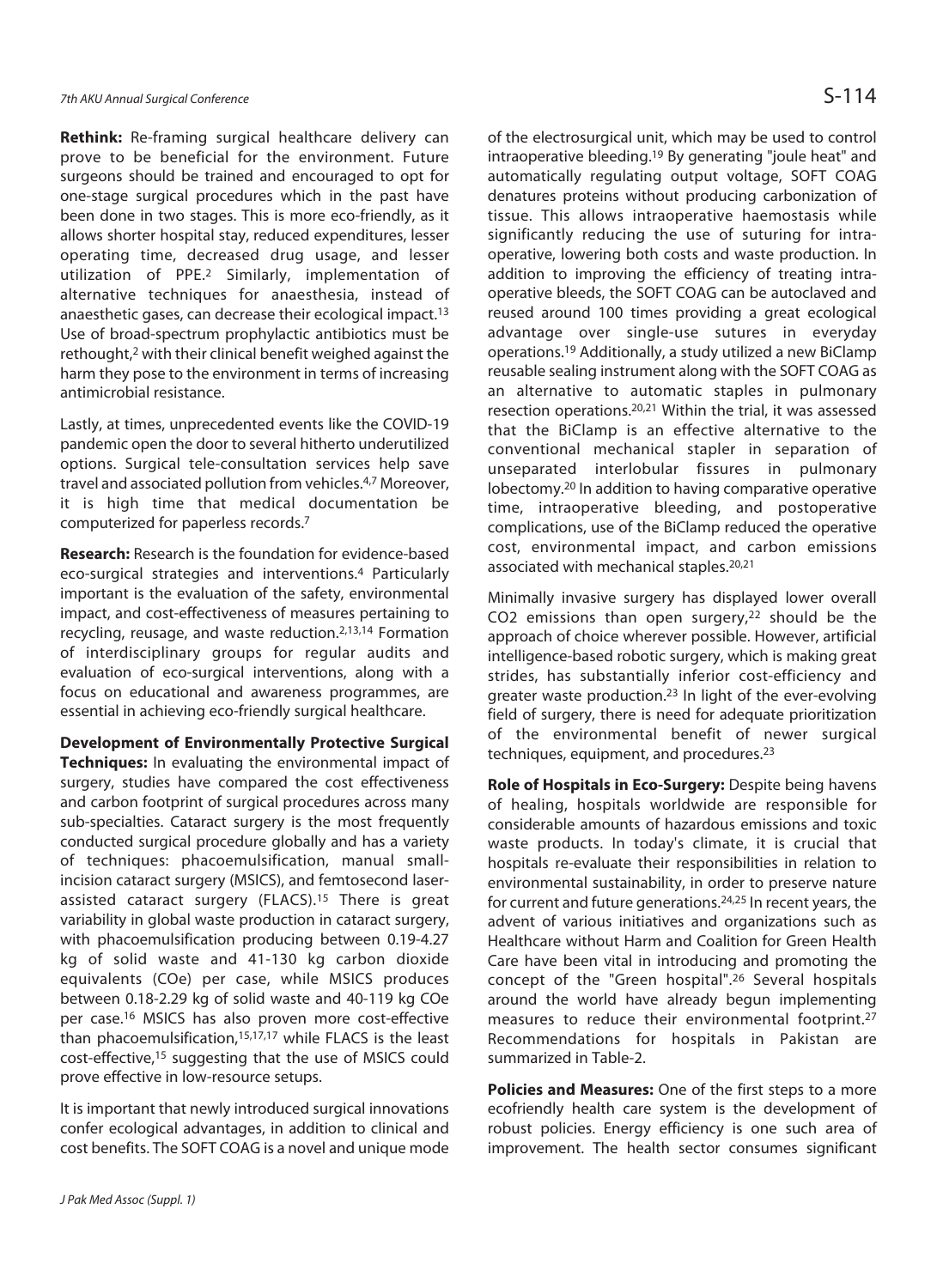**Table-2:** Specific Recommendations for Eco-Friendly Surgery in Pakistan.

| <b>Type of Intervention</b>     | Specific measures that can be taken                                                                                                                                                                                                                                                                                                                         |
|---------------------------------|-------------------------------------------------------------------------------------------------------------------------------------------------------------------------------------------------------------------------------------------------------------------------------------------------------------------------------------------------------------|
| <b>Policies and Measures</b>    | <b>Energy Efficiency</b><br>employ conservation policies to reduce energy consumption by a certain percentage in every year <sup>28</sup><br>assess baseline emissions and develop appropriate action plans <sup>24</sup>                                                                                                                                   |
|                                 | <b>Waste Management</b><br>develop a detailed waste management system <sup>29</sup>                                                                                                                                                                                                                                                                         |
|                                 | Employ the use of sustainable non-burn treatment technology <sup>28</sup><br>Purchase recycled, reusable products                                                                                                                                                                                                                                           |
| <b>Structural Modifications</b> | Adopt formal environmental management systems adhering to EMAS or ISO standards <sup>30</sup><br><b>Alternative Energy</b>                                                                                                                                                                                                                                  |
|                                 | Invest and install renewable energy sources, such as solar panels, wind turbines and CHP technology <sup>27</sup><br>$\bullet$<br><b>Built Environment</b>                                                                                                                                                                                                  |
|                                 | Prioritize incorporating sustainable elements in the hospital design e.g Day lighting, green roof systems, natural ventilation <sup>27,28</sup><br>$\bullet$<br>Install energy-efficient lighting, thermal insulation and water conserving equipment<br>Retrofit outdated equipment <sup>31,32</sup>                                                        |
| Education                       | Create awareness of the importance of environmental protection measures among employees<br>Engaging the workforce through newsletters and holding environmental action days $24,31$                                                                                                                                                                         |
|                                 | Organize go green campaigns and encourage efficient use of resources                                                                                                                                                                                                                                                                                        |
|                                 | Encourage workers to walk or use bicycles and public transportation whenever possible <sup>27,31</sup><br>Adopt waste reduction and recycling practices <sup>28</sup>                                                                                                                                                                                       |
| <b>Performance Measurement</b>  | Define goals pertaining to environment protection and employ relevant strategies                                                                                                                                                                                                                                                                            |
| Collaboration                   | Outline indicators to measure the success of the strategies employed <sup>32</sup><br>Create awareness among policy makers and legislative bodies about the detrimental effects of climate change                                                                                                                                                           |
|                                 | Health ministries must enforce climate friendly policies and develop action plans at national and international levels<br>Agencies financing health care construction should ensure funds are utilized for development of ecofriendly health facilities<br>Incorporate environmental health policies into hospital accreditation standards <sup>27,28</sup> |

amounts of fossil fuels and contributes to considerable greenhouse gas (GHG) emissions. Hospitals must aim to establish an energy usage baseline, as well employ energy conservation policies to reduce energy consumption by a certain percentage in every year.28 In addition, hospitals must periodically assess their contribution to pollution and greenhouse gas emissions and develop action plans for reducing it.24 Moreover, it is important that hospitals develop a detailed waste management system, laying out the protocol to be followed on the special handling, segregation, storage and transportation for hazardous wastes.<sup>29</sup> Non-burn treatment technology can be used to ensure that the waste is disposed of in an economical, safe and environmentally sustainable manner.28 In addition, implementation of standard purchasing practices such as buying reusable instead of disposable products, or recycled ones, and prohibiting the purchase of materials containing toxic elements such as mercury and PVC.27 Lastly, adopting formal environmental management systems adhering to EMAS (Eco-Management and Audit Scheme) or ISO standards is a good practice for hospitals to monitor quality assurance and carry out informed actions.30

**Structural Modifications:** Hospitals should consider

investing in sources of clean and renewable energy, such as solar panels and combined heat and power (CHP) technology, whereby waste heat produced from on-site electricity generation can be captured and utilized as thermal energy for heating purposes.27 In addition, hospitals can plan energy efficiency into the hospitals infrastructure by installing meters to measure electricity consumption, using thermal insulation and conserving water by installing efficient faucets and toilets. Wherever possible, hospitals must prioritize sustainable and ecofriendly designs and plans for hospital infrastructure. Day lighting, green roof systems, natural ventilation and gardens and supporting the use of local, using recyclable materials for construction are a few examples.27,28 Furthermore, hospitals should employ the use of ecofriendly technology by setting up cogeneration units, installing inverter air conditioners, and retrofitting outdated equipment.31,32

Performance Measurement: For hospitals, measuring environmental performance is an invaluable tool to assess and reflect on the effectiveness of current policies for environmental sustainability. Following the framework proposed by Blass et al,<sup>33</sup> the first step is to define goals pertaining to environment protection, after which robust strategies are deployed. The effectiveness of these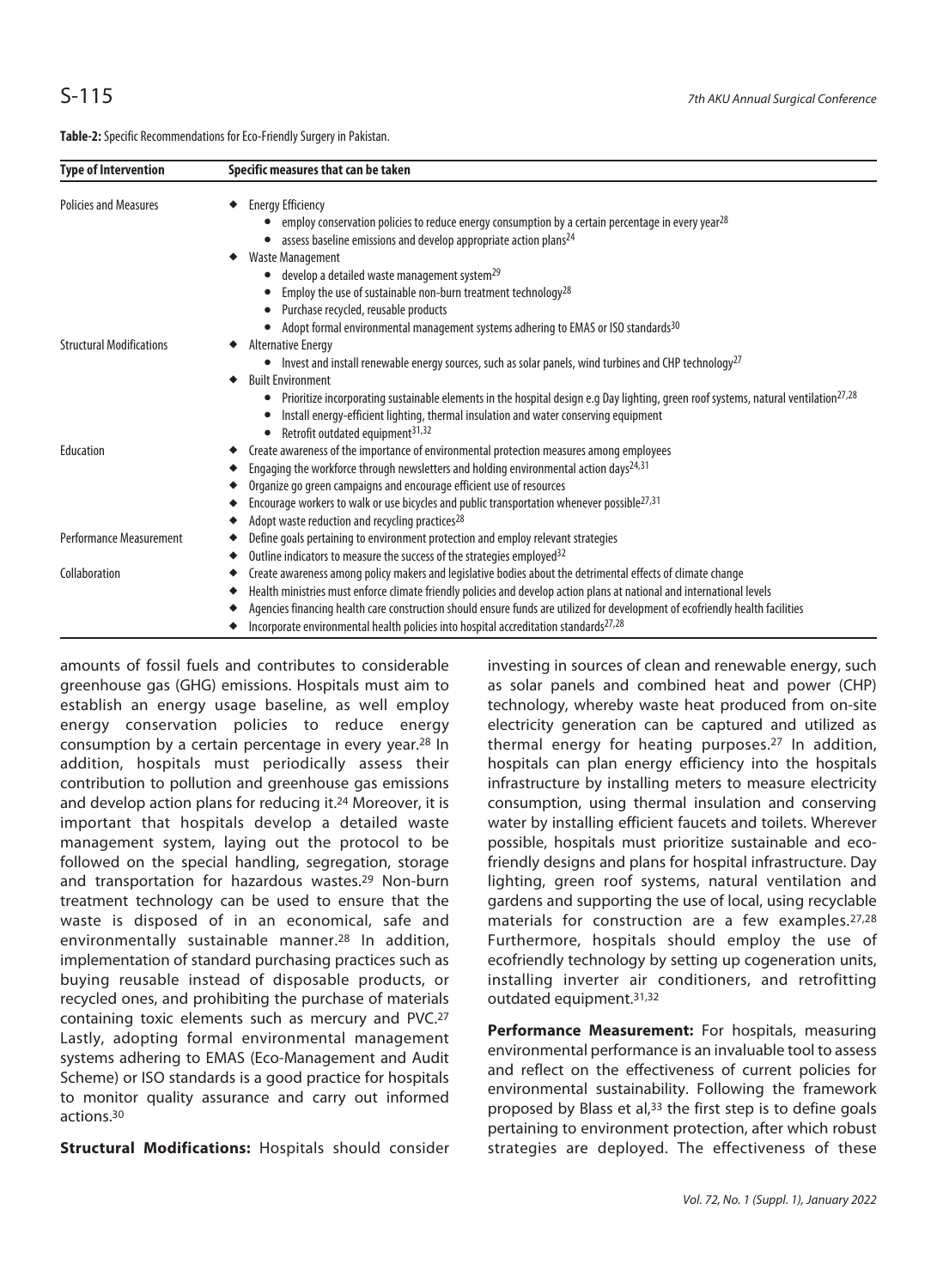strategies are measured by selecting performance indicators that are measurable, valid and controllable.33,34 These could include electrical power consumption, water withdrawal from source, direct and indirect greenhouse emissions, and unit weight of waste material.32 Performance data should then be compiled and used to inform future decisions and formulate improved strategies.

**Education:** Healthcare systems can only achieve environmental sustainability with the cooperation and dedication of the workforce involved. Hospitals should aim to make hospital staff and the general public aware of the importance of environmental protection measures and the health sector's role in mitigating climate change. Engaging the workforce through announcements via newsletters, holding environmental action days, and organizing "go green" campaigns" could help embed the concept of environmental sustainability into the hospitals culture.24,31 Moreover, hospitals should also encourage workers to walk or use bicycles and public transportation whenever possible to limit emissions, or to take the stairs instead of elevators to reduce electricity usage.27,31 Hospitals could also introduce periodic training programme to teach healthcare workers proper waste management and disposal, and constructively correct bad practices and educate employees about their behaviour.32 Lastly, hospitals should develop institutionspecific waste reduction policies and regularly educate employees about the importance of their role in achieving institutional targets.

**Collaboration:** Around the world, environmental sustainability policies are either insufficient, poorly funded or entirely absent. It is crucial now more than ever that health systems, government agencies and policymakers take action to reduce the impact of the healthcare sector on the environment. Health ministries must create awareness among policy makers, and governing and legislative bodies, about the detrimental effects of climate change and healthcare sector's role in mitigation. They must also enforce climate friendly policies and develop action plans at national and international levels. Multilateral and bilateral aid agencies that finance health care construction should ensure that funds are utilized to promote the development of ecofriendly health facilities. Institutions that accredit hospitals are encouraged to incorporate environmental health policies into their accreditation standards, thus promoting green hospitals and fostering environmental sustainability. The healthcare sector should collaborate with stakeholders and strengthen cross-disciplinary partnerships to ensure that mitigation measures are not just limited to healthcare facilities, but extend to other sectors as well.27,28

#### **Conclusion**

The daily surgical procedures in hospitals have a drastic impact on the environment that goes unnoticed and unaddressed. Small measures at surgical and hospital level can pave the roadway to eco-friendly surgery practices. Establishment of waste management systems, creating awareness, modifying the current structure, utilization of eco-friendly surgical techniques, and implementation of 5R's (reduce, reuse, recycle, rethink and research) can prove to be vital. Although it might be challenging for Pakistan, but gradual changes can help make a better future.

**Conflict of Interests:** None to declare.

**Disclosure:** None to declare.

**Funding Source:** None to declare.

#### **References**

- 1. Kwakye G, Brat GA, Makary MA. Green surgical practices for health care. Arch Surg 2011;146:131-6. doi: 10.1001/archsurg.2010.343.
- 2. Sitges-Serra A. Ecosurgery. Br J Surg 2002;89:387-8. doi: 10.1046/j.0007-1323.2001.02032.x.
- 3. Health Care Without Harm. Green Guide for Health Care. [Online] 2007 [Cited 2021 September 15]. Available from URL: www.gghc.org
- 4. Chaplin CL, Wernham AGH, Veitch D. Environmental sustainability in dermatological surgery. Br J Dermatol 2021;184:952-3. doi: 10.1111/bjd.19668.
- 5. Wyssusek KH, Keys MT, van Zundert AAJ. Operating room greening initiatives - the old, the new, and the way forward: A narrative review. Waste Manag Res 2019;37:3-19. doi: 10.1177/0734242X18793937.
- 6. Van Demark RE Jr, Smith VJS, Fiegen A. Lean and Green Hand Surgery. J Hand Surg Am 2018;43:179-81. doi: 10.1016/j.jhsa.2017.11.007.
- 7. Khor HG, Cho I, Lee KRCK, Chieng LL. Waste production from phacoemulsification surgery. J Cataract Refract Surg 2020;46:215- 21. doi: 10.1097/j.jcrs.0000000000000009.
- 8. National Institute for Health and Care Excellence (NICE). Surgical site infections: prevention and treatment: Guidance. [Online] 2020 [Cited 2021 September 15]. Available from URL: https://www.nice.org.uk/guidance/ng125
- 9. Weiss A, Hollandsworth HM, Alseidi A, Scovel L, French C, Derrick EL, et al. Environmentalism in surgical practice. Curr Probl Surg 2016;53:165-205. doi: 10.1067/j.cpsurg.2016.02.001.
- 10. Kikuchi-Numagami K, Saishu T, Fukaya M, Kanazawa E, Tagami H. Irritancy of scrubbing up for surgery with or without a brush.<br>Acta Derm Venereol 1999; 79:230-2. doi: Acta Derm Venereol 1999; 79:230-2. doi: 10.1080/000155599750011057.
- 11. Wormer BA, Augenstein VA, Carpenter CL, Burton PV, Yokeley WT, Prabhu AS, et al. The green operating room: simple changes to reduce cost and our carbon footprint. Am Surg 2013;79:666-71.
- 12. U.S. Government Accountability Office (GAO). Reprocessed Single-Use Medical Devices: FDA Oversight Has Increased, and Available Information Does Not Indicate That Use Presents an Elevated Health Risk. [Online] 2008 [Cited 2021 July 27]. Available